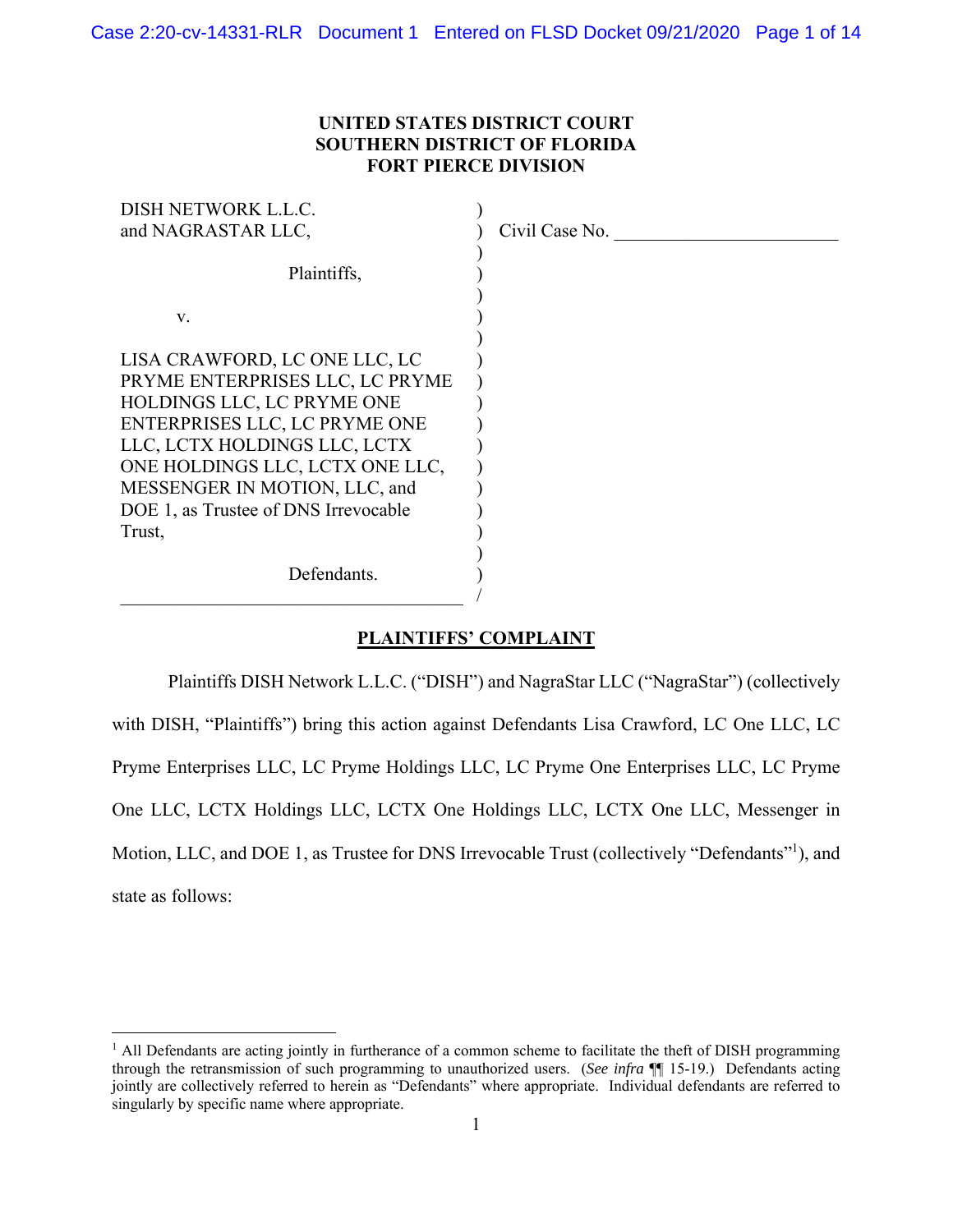Case 2:20-cv-14331-RLR Document 1 Entered on FLSD Docket 09/21/2020 Page 2 of 14

#### **PARTIES**

1. Plaintiff DISH Network L.L.C. is a Colorado limited liability company with its principal place of business located at 9601 South Meridian Blvd., Englewood, Colorado 80112.

2. Plaintiff NagraStar LLC is a Colorado limited liability company with its principal place of business located at 90 Inverness Circle East, Englewood, Colorado 80112.

3. Upon information and belief, Defendant Lisa Crawford (hereinafter "Crawford") is an individual currently residing in Whitehouse, Texas.

4. Defendant LC One LLC is a limited liability company organized under the laws of the State of Florida, with its principal place of business listed as 10380 SW Village Center Drive 365, Port St. Lucie, Florida 34987, and its registered agent listed as Lisa Crawford.

5. Defendant LC Pryme Enterprises LLC is a limited liability company organized under the laws of the State of Florida, with its principal place of business listed as 10380 SW Village Center Drive 365, Port St. Lucie, Florida 34987, and its registered agent listed as Lisa Crawford

6. Defendant LC Pryme Holdings LLC is a limited liability company organized under the laws of the State of Florida, with its principal place of business listed as 10380 SW Village Center Drive 365, Port St. Lucie, Florida 34987, and its registered agent listed as Lisa Crawford.

7. Defendant LC Pryme LLC is a limited liability company organized under the laws of the State of Florida, with its principal place of business listed as 10380 SW Village Center Drive 365, Port St. Lucie, Florida 34987, and its registered agent listed as Lisa Crawford.

8. Defendant LC Pryme One Enterprises LLC is a limited liability company organized under the laws of the State of Florida, with its principal place of business listed as 10380 SW Village Center Drive 365, Port St. Lucie, Florida 34987, and its registered agent listed as Lisa Crawford.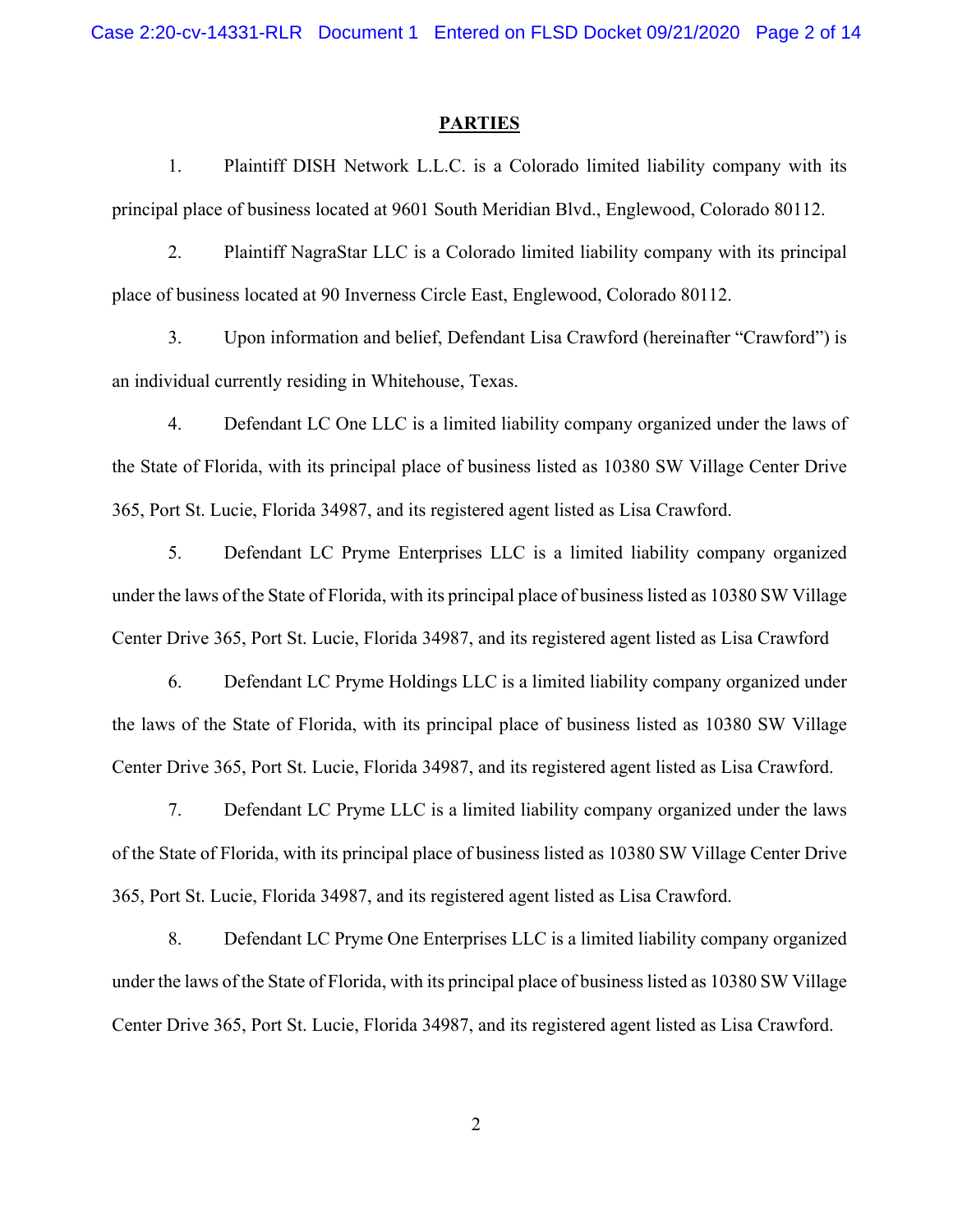9. Defendant LC Pryme One LLC is a limited liability company organized under the laws of the State of Florida, with its principal place of business listed as 10380 SW Village Center Drive 365, Port St. Lucie, Florida 34987, and its registered agent listed as Lisa Crawford.

10. Defendant LCTX Holdings LLC is a limited liability company organized under the laws of the State of Florida, with its principal place of business listed as 10380 SW Village Center Drive 365, Port St. Lucie, Florida 34987, and its registered agent listed as Lisa Crawford.

11. Defendant LCTX One Holdings LLC is a limited liability company organized under the laws of the State of Florida, with its principal place of business listed as 10380 SW Village Center Drive 365, Port St. Lucie, Florida 34987, and its registered agent listed as Lisa Crawford.

12. Defendant LCTX One LLC is a limited liability company organized under the laws of the State of Florida, with its principal place of business listed as 10380 SW Village Center Drive 365, Port St. Lucie, Florida 34987, and its registered agent listed as Lisa Crawford.

13. Defendant Messenger in Motion, LLC is a limited liability company organized under the laws of the State of Texas, with its sole manager and organizer listed as Lisa Crawford, and its initial registered office listed as 1001 ESE Loop 323, Suite 450B, Tyler, Texas 75701.

14. Defendant Doe 1 is a presently unknown individual acting as trustee for DNS Irrevocable Trust, the named manager in the Articles of Organization for Defendants LC One LLC, LC Pryme Enterprises LLC, LC Pryme Holdings LLC, LC Pryme One Enterprises LLC, LC Pryme One LLC, LCTX Holdings LLC, and LCTX One LLC, with an address of 10380 SW Village Center Drive 365, Port St. Lucie, Florida 34987. Upon information and belief, the DNS Irrevocable Trust was established and named a manager of Defendants LC One LLC, LC Pryme Enterprises LLC, LC Pryme Holdings LLC, LC Pryme One Enterprises LLC, LC Pryme One LLC, LCTX Holdings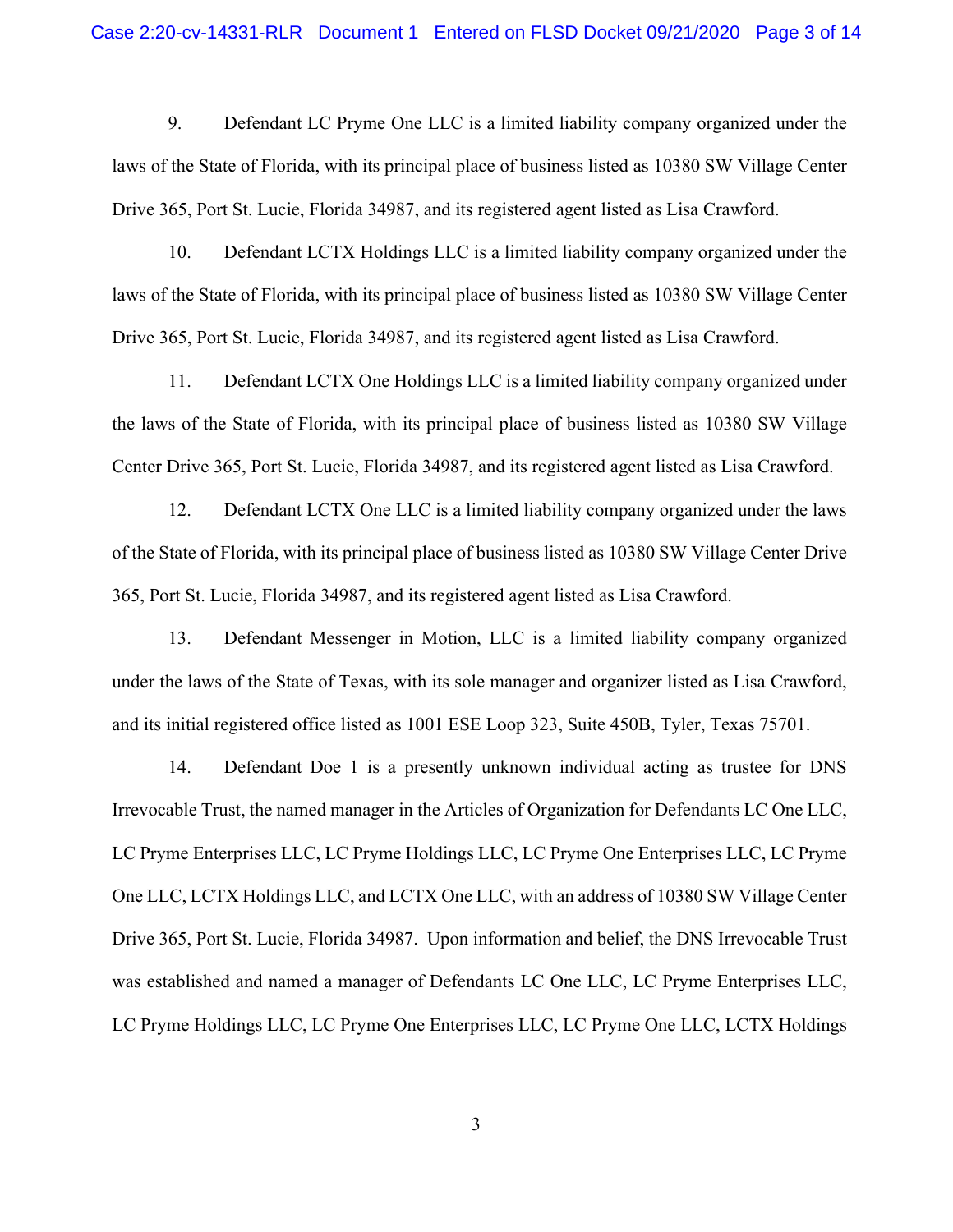LLC, LCTX One LLC for the sole purpose of sheltering the ill-gotten profits made by these entities and individual defendant Crawford.

15. Upon information and belief, there is a unity of interest and ownership between LC One LLC, LC Pryme Enterprises LLC, LC Pryme Holdings LLC, LC Pryme One Enterprises LLC, LC Pryme One LLC, LCTX Holdings LLC, LXTX One Holdings LLC, LCTX One LLC, Messenger in Motion, LLC, and DNS Irrevocable Trust (hereinafter collectively the "Pirate IPTV Entities") and individual defendant Crawford, preventing them from functioning as separate entities. It would be inequitable to allow the Pirate IPTV Entities to assert a distinction between the entities and individual defendant Crawford.

16. Upon information and belief, the Pirate IPTV Entities were formed by Crawford for the purpose of protecting Crawford from judgment and in an effort to secrete monies earned by Crawford.

17. Upon information and belief, Crawford acting as manager of the Pirate IPTV Entities, or in other capacities, failed to respect the separate identity of the Pirate IPTV Entities such that the separate personalities of the entities and individual defendant Crawford no longer exist, has controlled the Pirate IPTV Entities, and has acted with intent to defraud in forming and conducting business in the names of the Pirate IPTV Entities. The recognition of the business entities would result in an injustice to Plaintiffs. Upon information and belief, actions and circumstances that warrant piercing the corporate veil include but are not limited to the following:

> a. Crawford exercised dominion and control over the Pirate IPTV Entities, commingling assets with and among the entities, and using the entities in furtherance of Defendants' scheme to defraud Plaintiffs;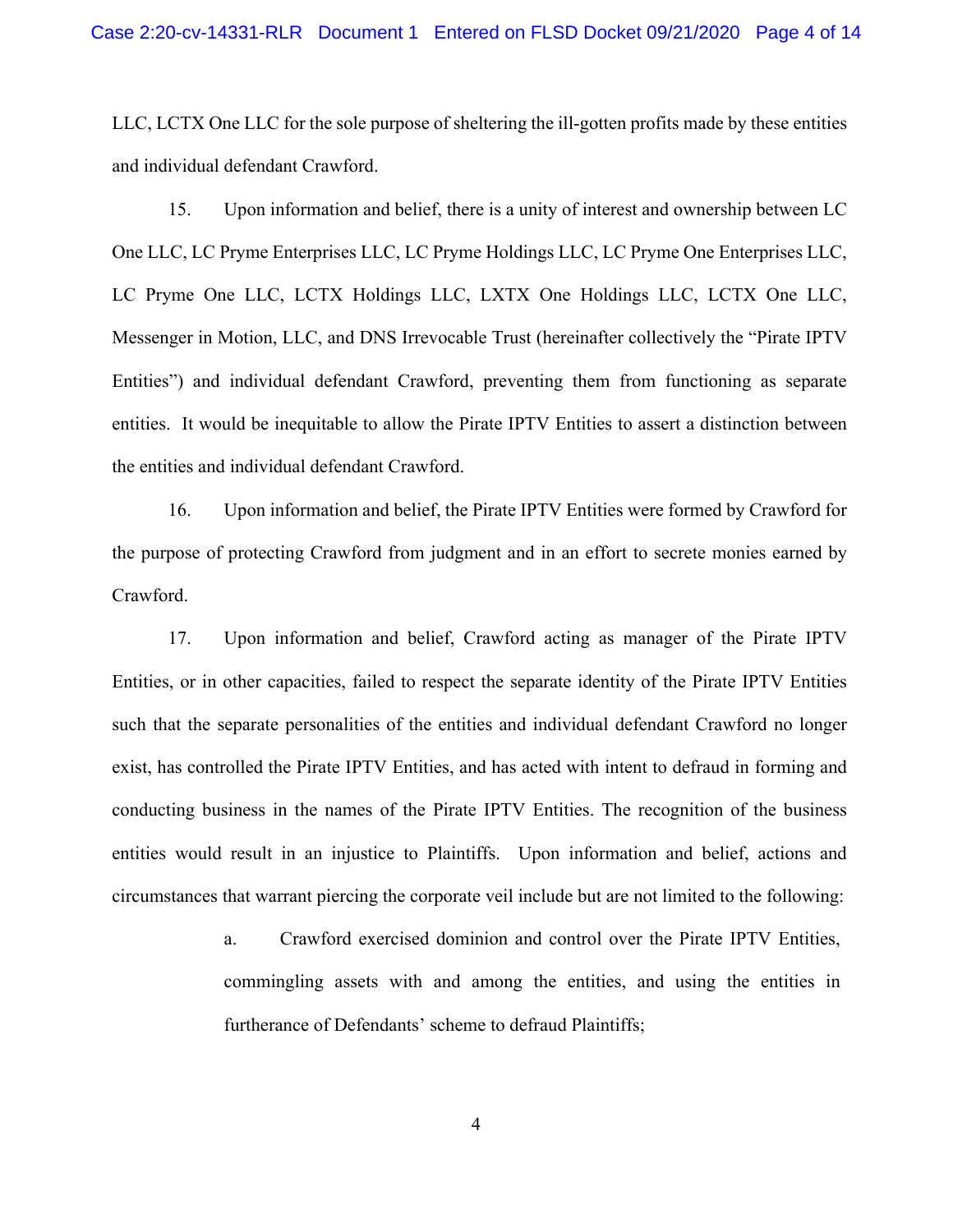b. Crawford drained the Pirate IPTV Entities of substantial sums of money thereby undercapitalizing the Pirate IPTV Entities;

c. Crawford, and the Pirate IPTV Entities caused valuable assets, property, rights and/or interests to be transferred to each other without adequate consideration; and

d. Crawford and the Pirate IPTV Entities failed to follow formalities of corporate existence.

18. This Court should consider Crawford and the Pirate IPTV Entities as one entity or "alter egos" and enter an order piercing the corporate veil of the Pirate IPTV Entities to reach individual defendant Crawford.

19. Any judgment pursuant to Plaintiffs' request for relief should be rendered joint and several against Crawford and the Pirate IPTV Entities.

### **JURISDICTION & VENUE**

20. Plaintiffs assert claims under 47 U.S.C. §§ 605(a) and 605(e)(4). The Court has subject matter jurisdiction pursuant to 28 U.S.C. § 1331.

21. Defendants reside in, conduct business in, and/or engage in the wrongful conduct at issue in this Complaint in Florida, and therefore are subject to this Court's personal jurisdiction.

22. Venue is appropriate in this Court under 28 U.S.C. § 1391(b)(1) because Defendants LC One LLC, LC Pryme Enterprises LLC, LC Pryme Holdings LLC, LC Pryme One Enterprises LLC, LC Pryme One LLC, LCTX Holdings LLC, LXTX One Holdings LLC, and LCTX One LLC reside in this judicial district, § 1391(b)(2) because a substantial part of the events giving rise to Plaintiffs' claims occurred in this judicial district, and § 1391(b)(3) because Defendants are subject to personal jurisdiction in this judicial district.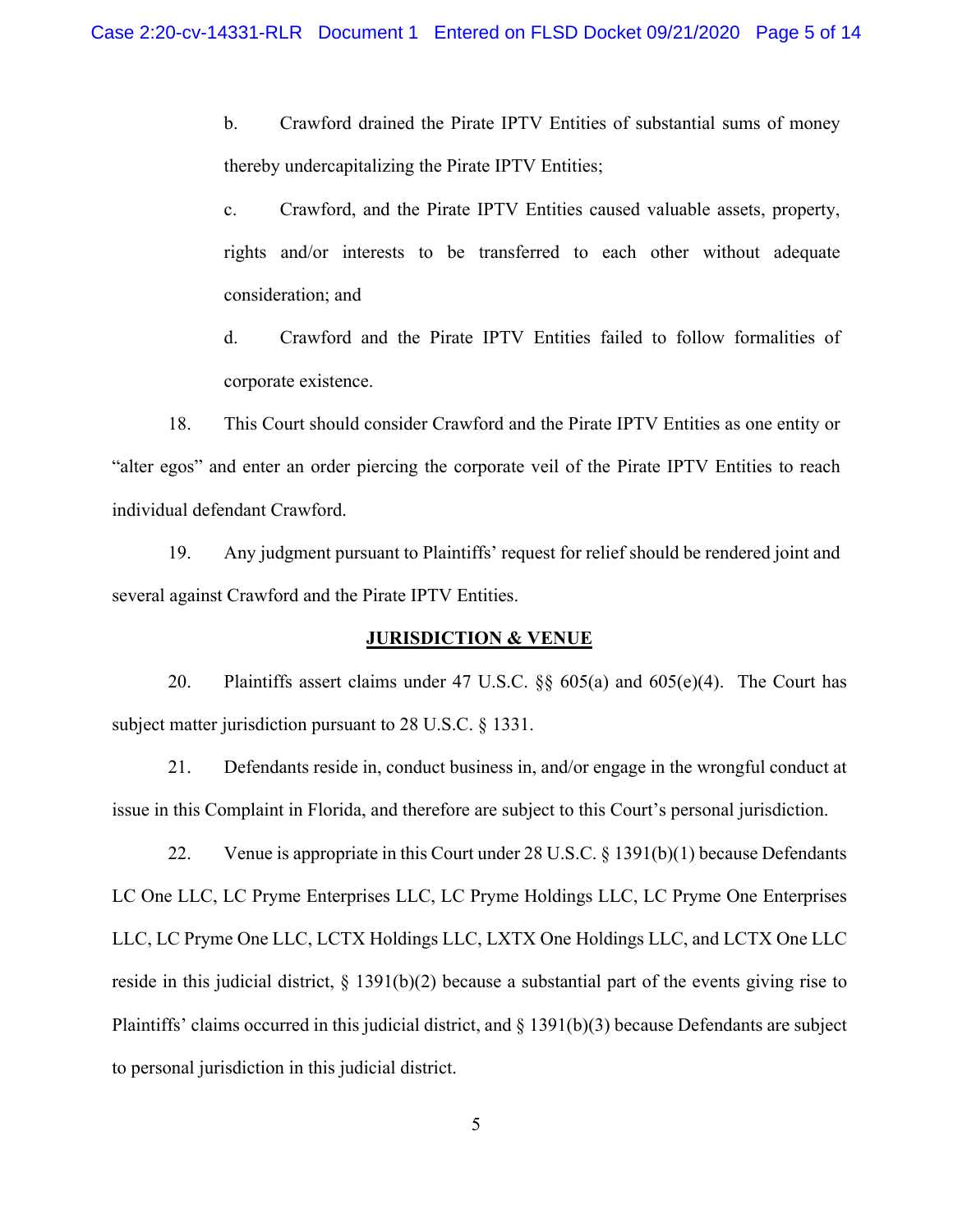## **NATURE OF THE ACTION**

23. Defendant Crawford is a former reseller of the pirate streaming service known as "SET TV". The SET TV pirate streaming service included numerous television channels that were received without authorization from DISH's satellite service and were subsequently retransmitted without authorization on the SET TV pirate streaming service. Crawford, acting as a SET TV reseller, facilitated the theft of DISH Network programming on the SET TV pirate streaming service by, among other things, selling and distributing device codes for SET TV.

24. On May 1, 2018, DISH filed suit against Nelson Johnson, Jason LaBossiere, SET Broadcast L.L.C. and Streaming Entertainment Technology LLC for violations of Federal Communications Act ("FCA") arising out of the operation of the SET TV pirate streaming service. On June 4, 2018, the Middle District of Florida entered a temporary restraining order, asset freeze, and preservation order against Nelson and the other SET TV defendants, shutting down the operation of the SET TV pirate streaming service. *See DISH Network L.L.C. v. SET Broadcast LLC*, No. 8:18-cv-01334-VMC-AAS, Dkt. 15 (M.D. Fla. June 4, 2018). The court has since entered a Final Judgment and Permanent Injunction in the SET TV matter, including an award of \$90,199,000.00 in statutory damages to Plaintiffs for violations of the FCA. *See DISH Network L.L.C. v. SET Broadcast LLC*, No. 8:18-cv-01334-VMC-AAS, Dkt. 15 (M.D. Fla. June 4, 2018). The permanent injunction entered by the court prohibits the SET TV defendants "any of their officers, agents, servants, employees, or other persons" acting in concert or participation therewith, from retransmitting or assisting others in retransmitting or receiving DISH's satellite television programming, and also from selling or distributing passcodes and subscriptions intended to be used for receiving or assisting in receiving DISH's satellite television programming. *Id.* at 2.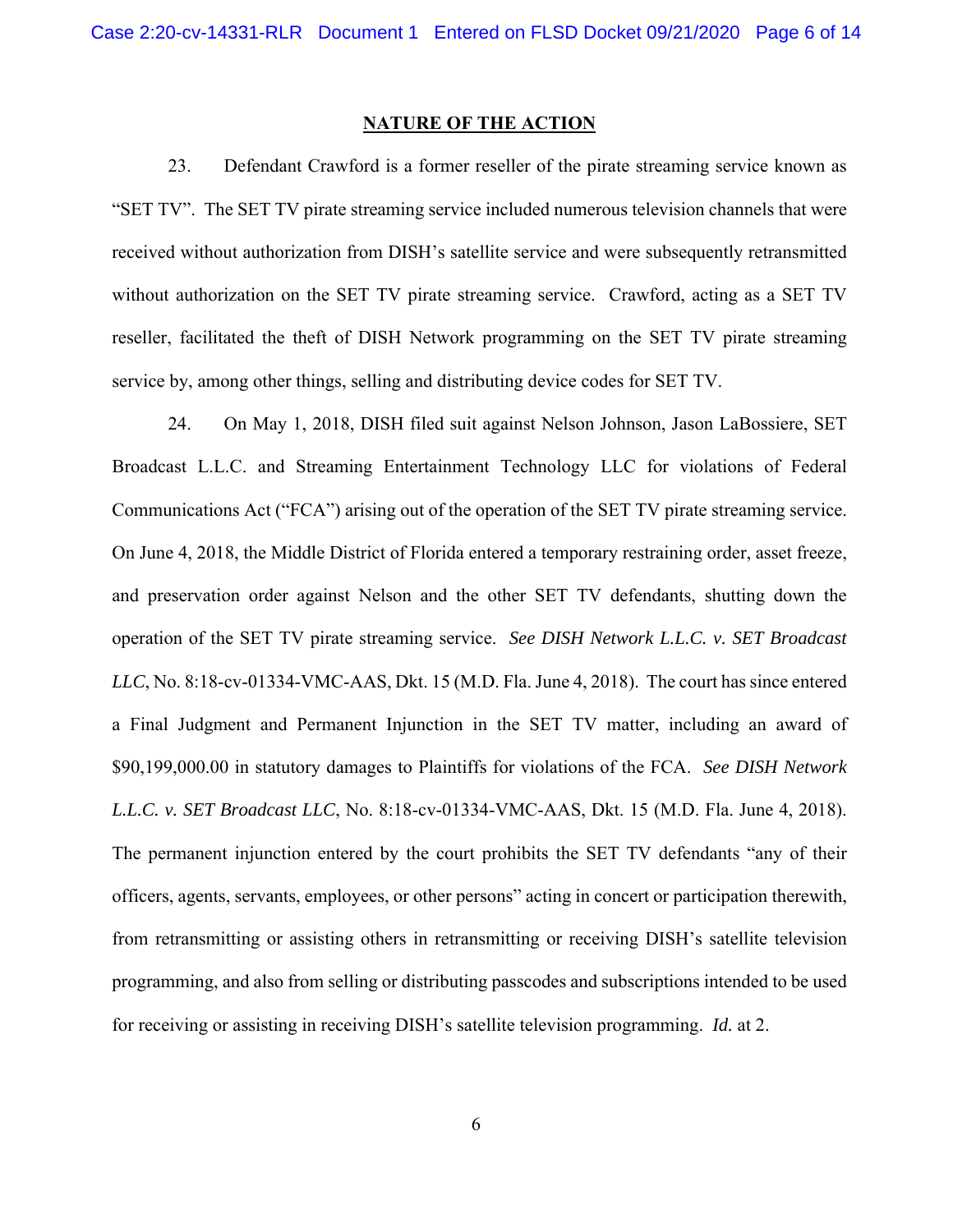25. After the SET TV service was enjoined and shutdown, Crawford began selling and/or supporting the distribution of device codes for a new piracy streaming service in place of SET TV. The new piracy streaming service was known as "Simply-TV". As with SET TV, the Simply-TV pirate streaming service retransmitted DISH programming to Simply-TV subscribers without authorization from DISH.

26. DISH filed suit against the owners of the Simply-TV piracy operation and, on March 20, 2019, obtained a temporary restraining order, preservation order, and asset freeze against the Simply-TV defendants. *See DISH Network L.L.C. v. Liberatore*, No. 8:19-cv-00672-WFJ-AEP, Dkt. 7 (M.D. Fla. Mar. 20, 2019). A Final Judgment and Permanent Injunction has since been entered in the Simply-TV matter in favor of DISH, and awarding DISH \$30,000,000 in statutory damages under the FCA and permanently enjoining the defendants "and anyone acting in active concert or participation" with the defendants from "retransmitting or copying, or assisting others in retransmitting or copying, any of DISH's satellite or over-the-top Internet transmissions of television programming or any content contained therein." *See DISH Network L.L.C. v. Liberatore*, No. 8:19-cv-00672-WFJ-AEP, Dkt. 52 (M.D. Fla. Aug. 27, 2019).

27. Rather than discontinuing her involvement in and support of IPTV piracy after the SET TV and Simply-TV judgments and permanent injunctions, Crawford, individually and through the IPTV Entities, proceeded to sell and support new pirate IPTV streaming services, including without limitation Prime Tyme TV, Lazer TV Streams, Griff TV, and Flix Streams (hereinafter together with SET TV and Simply-TV, the "Pirate IPTV Services").

28. Just like the SET TV and Simply-TV pirate streaming services, the new Pirate IPTV Services being facilitated by Crawford and the Pirate IPTV Entities are, and have been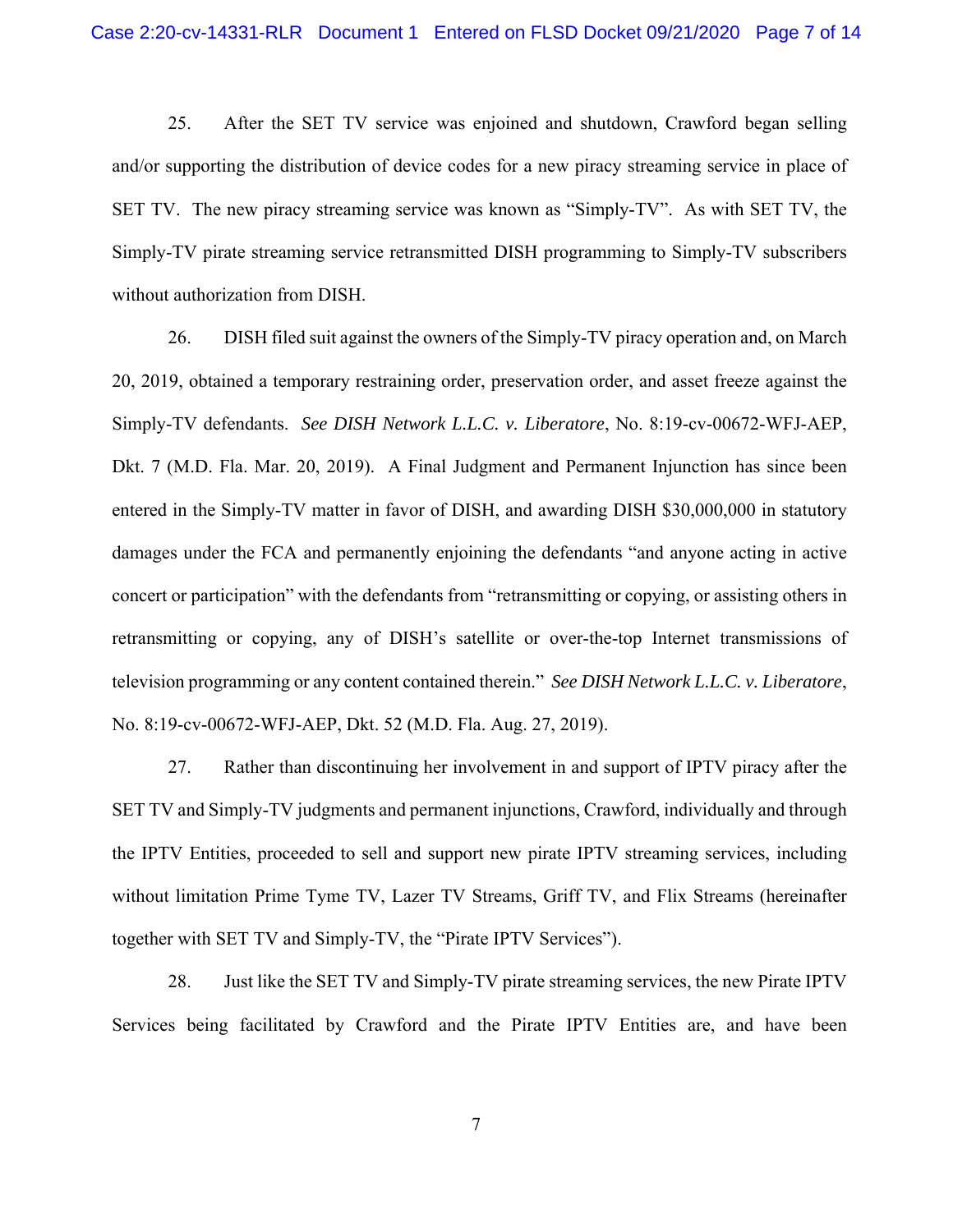retransmitting DISH programming received from DISH's satellite television service without authorization from DISH.

29. Defendants' actions violate the Federal Communications Act ("FCA"), 47 U.S.C. §§  $605(a)$  and  $605(e)(4)$ .

## **DISH'S SATELLITE TELEVISION PROGRAMMING**

30. DISH is the fourth largest pay-television provider in the United States and delivers programming to millions of subscribers nationwide via a direct broadcast satellite system.

31. DISH uses high-powered satellites to broadcast, among other things, movies, sports, and general entertainment services to consumers who have been authorized to receive such services after paying a subscription fee, or in the case of a pay-per-view movie or event, the purchase price.

32. DISH contracts for and purchases rights for the programming that is distributed on its platform from network affiliates, motion picture distributors, pay and specialty broadcasters, cable networks, sports leagues, and other holders of programming rights. The DISH programming includes the Cooking, MLB Network, TruTV, HBO, HBO East, Cinemax West, Showtime, Showtime East, Starz, Starz East, Starz West, ESPN Deportes, BeIn Spanish, NHL, NFL Redzone, and WE TV channels (collectively, the "DISH Programming").

33. NagraStar provides smart cards and other proprietary security technologies that form a conditional access system used to authorize receipt of DISH's satellite programming.

34. DISH programming is scrambled prior to being transmitted to a number of satellites located in geo-synchronous orbit above Earth. The satellites relay the encrypted DISH signal back to Earth where it can be received by authorized DISH subscribers that have the necessary equipment, including a DISH receiver and NagraStar smart card. The receiver and smart card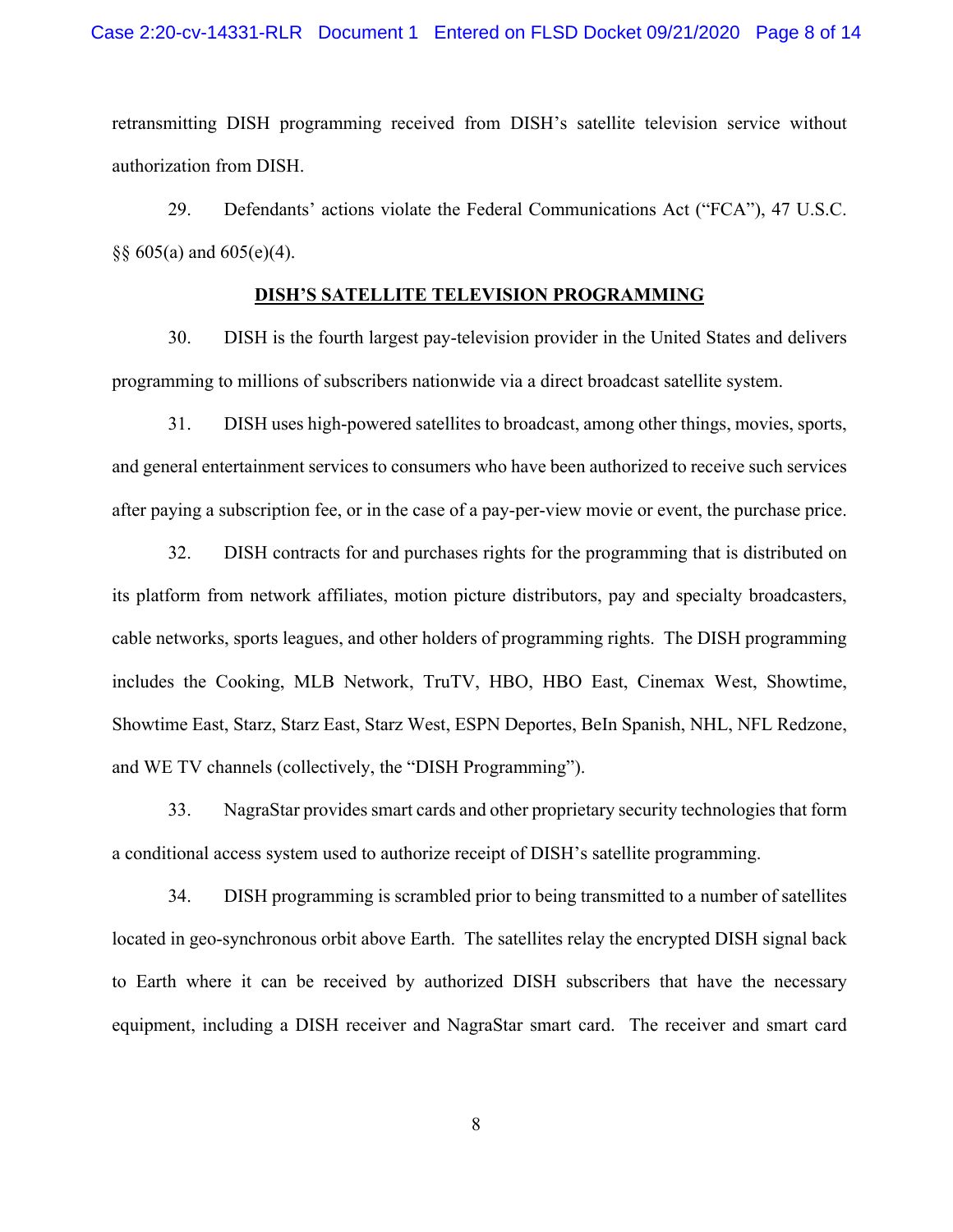convert DISH's encrypted satellite signal into viewable programming that can be displayed on the attached television of an authorized DISH subscriber.

### **DEFENDANTS' WRONGFUL CONDUCT**

35. The DISH Programming was distributed to the subscribers of the Pirate IPTV Services for Defendants' benefit and for subscribers of the Pirate IPTV Services who were not entitled to receive the DISH programming. Messages transmitted as part of DISH's satellite television signals were observed on the DISH programming retransmitted on the Pirate IPTV Services, confirming that the DISH Programming originated from DISH subscriber accounts and DISH's satellite broadcasts. Defendants are believed to engage in or work in concert or participation with other persons that are receiving DISH's channels for retransmission on the Pirate IPTV Services without authorization.

36. Defendants knowingly facilitate the theft of DISH programming via the Pirate IPTV Services by, among other things: (a) selling and distributing device codes for the Pirate IPTV Services, (b) processing payments for subscriptions to the Pirate IPTV Services, (c) paying content aggregators for the programming retransmitted on the Pirate IPTV Services with knowledge that such programming includes unauthorized DISH programming, (d) paying for middleware companies which support the Pirate IPTV Services, and (e) concealing the ill-gotten proceeds and assets obtained from the sale of device codes for the Pirate IPTV Services using a network of shell entities and trusts, including but not limited to Defendants LC One LLC, LC Pryme Enterprises LLC, LC Pryme Holdings LLC, LC Pryme One Enterprises LLC, LC Pryme One LLC, LCTX Holdings LLC, LXTX One Holdings LLC, and LCTX One LLC, Messenger in Motion, LLC, as well as DNS Irrevocable Trust.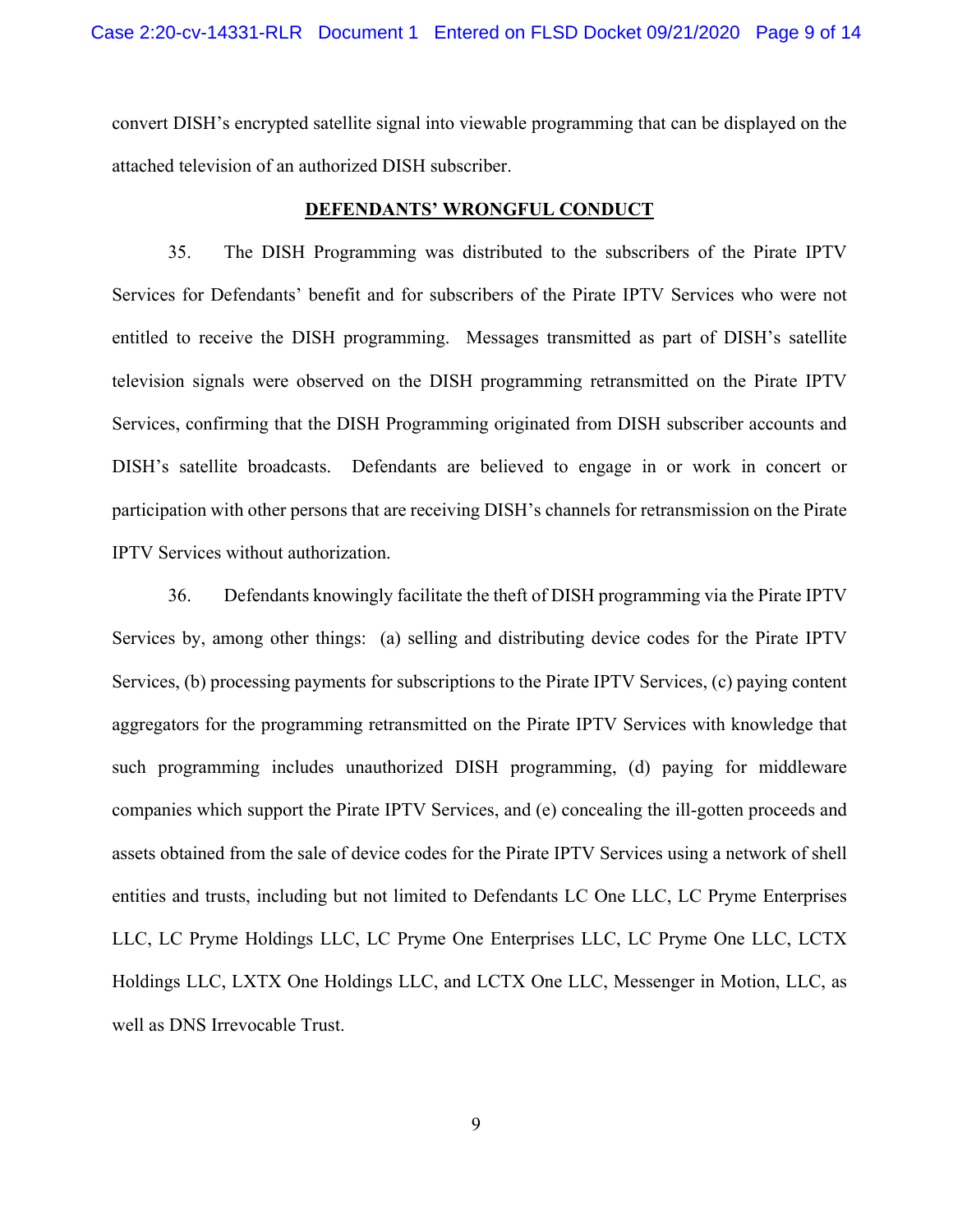37. Upon information and belief, Defendants directly engage in, aid and abet, or are acting within the scope of a principal-agent relationship with other persons that are receiving and retransmitting the DISH Programming on the Pirate IPTV Services.

38. Defendants' wrongful conduct has caused irreparable harm to Plaintiffs for which there is no adequate remedy at law. Defendants' acts have resulted in providing an unknown number of persons with access to the DISH Programming, resulting in an unknown amount of revenues being diverted from Plaintiffs and an unknown amount of profits being received by Defendants. In addition to lost revenue and Defendants' profits, Defendants' actions cause harm to Plaintiffs in the form of loss of reputation and goodwill.

#### **CLAIMS FOR RELIEF**

# **(Count I – Violation of the Federal Communications Act, 47 U.S.C. § 605(a) – On Behalf of DISH)**

39. DISH repeats and realleges the allegations in paragraphs 1-38.

40. Upon information and belief, Defendants or persons acting in concert or participation with Defendants received DISH's transmissions of the DISH Programming and retransmitted the DISH Programming on the Pirate IPTV Services, without having authorization from DISH and for their own benefit and their subscribers, in violation of 47 U.S.C. § 605(a).

41. Through their sale and distribution of device codes for accessing the Pirate IPTV Services, as well as their management and support of these piracy television services, Defendants assisted, and continue to assist, end users to receive the DISH Programming or the content therein, without having authorization from DISH and for the benefit of the end users, in violation of 47 U.S.C. § 605(a).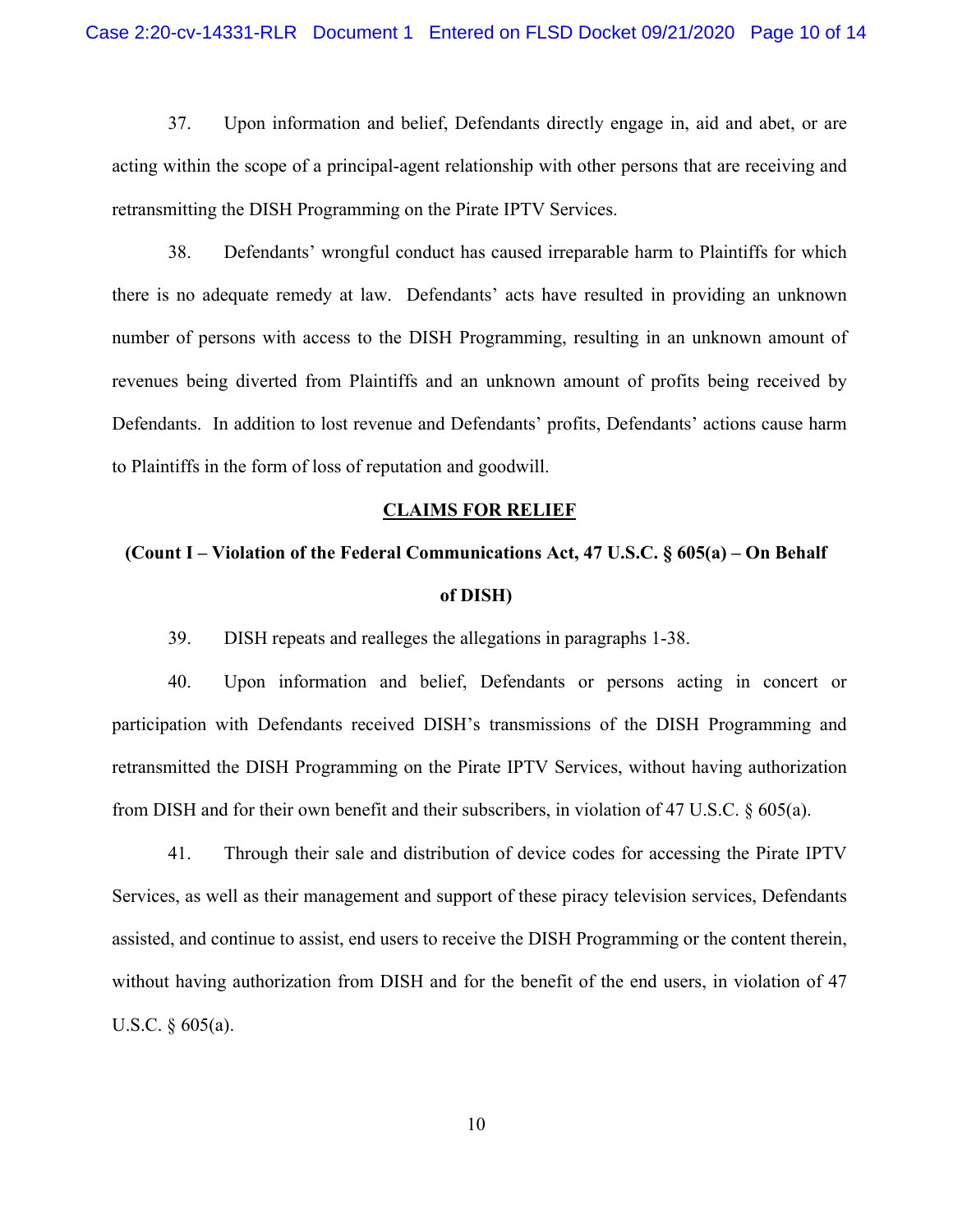42. Defendants have been violating 47 U.S.C. § 605(a) willfully and for purposes of commercial advantage and private financial gain. Defendants knew or should have known their actions are illegal and prohibited.

43. Defendants' violations cause damage to DISH in an amount to be proven at trial. Unless enjoined by the Court, Defendants will continue to violate 47 U.S.C. § 605(a).

# **(Count II – Violation of the Federal Communications Act, 47 U.S.C. § 605(e)(4) – On Behalf of All Plaintiffs)**

44. Plaintiffs repeat and reallege the allegations in paragraphs 1-38.

45. Defendants sold and distributed devices codes, and continue to sell and distribute device codes, used for accessing the Pirate IPTV Services in violation of 47 U.S.C. § 605(e)(4). The device codes were, and are, knowingly provided by Defendants for purposes of enabling customers access to the servers that are used to stream the television programming on the Pirate IPTV Services, including the DISH Programming. Customers of the Pirate IPTV Services are unable to receive the DISH Programming on the service unless they have a valid device code. Accordingly, Defendants are engaged in the sale and distribution of device codes with knowledge, or reason to know, that these devices are intended to be used in receiving the DISH Programming or its content, without having authorization from DISH and for the benefit of the end users, which is activity that violates 47 U.S.C. § 605(a).

46. Defendants violated 47 U.S.C. § 605(e)(4) willfully and for purposes of commercial advantage and private financial gain. Defendants knew or should have known their actions are illegal and prohibited.

47. Defendants' violations cause damage to Plaintiffs in an amount to be proven at trial. Unless enjoined by the Court, Defendants will continue to violate 47 U.S.C. § 605(e)(4).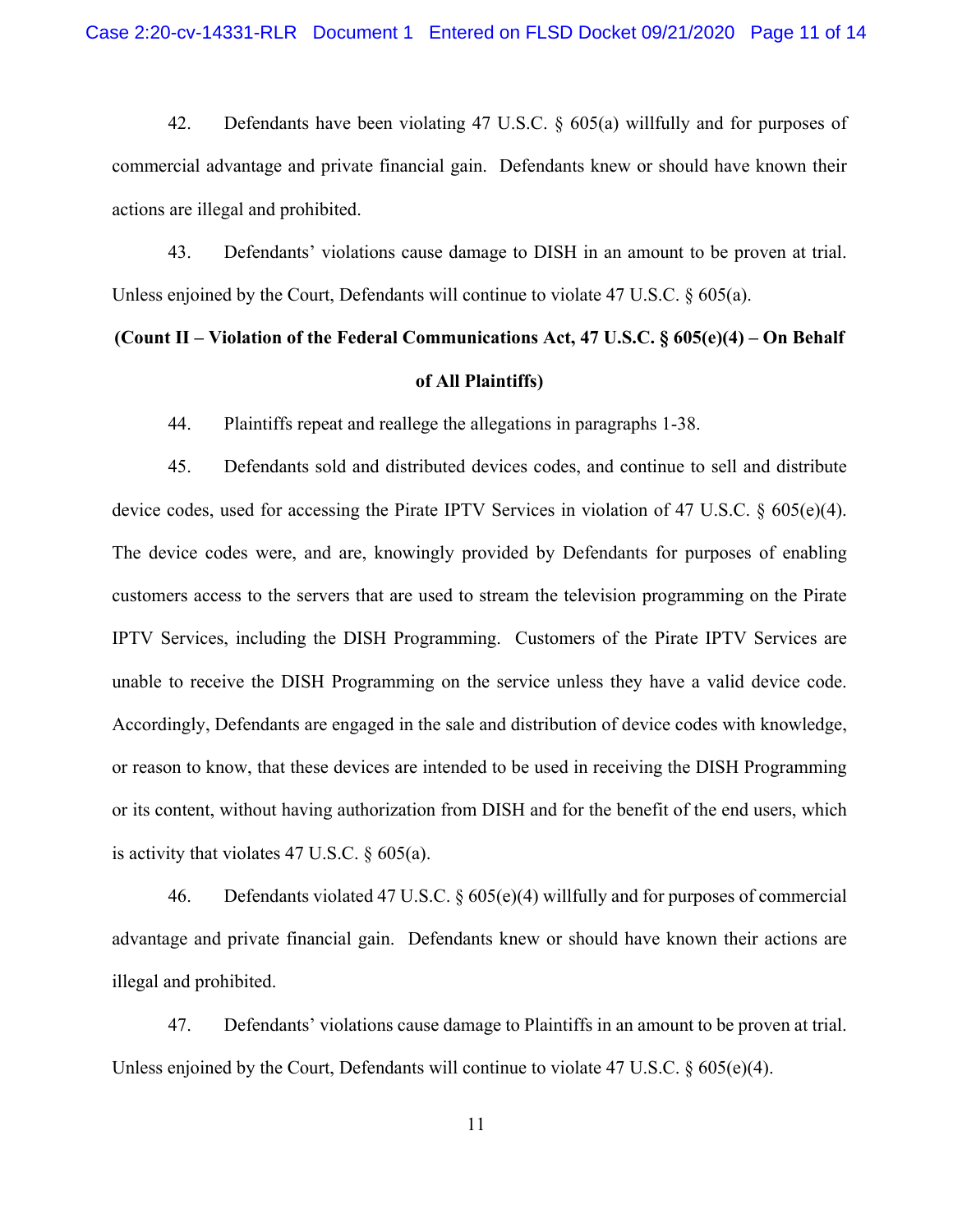#### **PRAYER FOR RELIEF**

WHEREFORE, DISH prays for judgment against Defendants as follows:

 A. For permanent injunctive relief under 47 U.S.C. § 605(e)(3)(B)(i) restraining and enjoining Defendants, and any agent, servant, employee, attorney, or other person acting in active concert or participation with any of the foregoing that receives actual notice of the order, from:

1. receiving or assisting others in receiving DISH's or its affiliates' transmissions or the television programming contained therein without authorization, including transmitting DISH's or its affiliates' television programming or its content over the Internet or by other means, or distributing DISH's or its affiliates' television programming or its content to persons not authorized by DISH or its affiliates to receive or view that programming or channel; and

2. manufacturing, assembling, modifying, importing, exporting, selling, or distributing devices, subscriptions, applications, device codes, or any other device or equipment that is intended for receiving or assisting in receiving DISH's or its affiliates' transmissions or the television programming contained therein without authorization;

B. For an order authorizing Plaintiffs to take possession of and destroy all devices, subscriptions, applications, and device codes, as well as all streaming devices, technologies, tools, software, products, components, or parts thereof in the custody or control of Defendants that the Court has reasonable cause to believe were involved in Defendants' violations of the FCA, pursuant to 47 U.S.C.  $\frac{605(e)(3)(B)(i)}{i}$ ;

C. For an order requiring removal of Defendants' advertisements and social media pages concerning Prime Tyme TV, Lazer TV Streams, Griff TV, and Flix Streams, and any other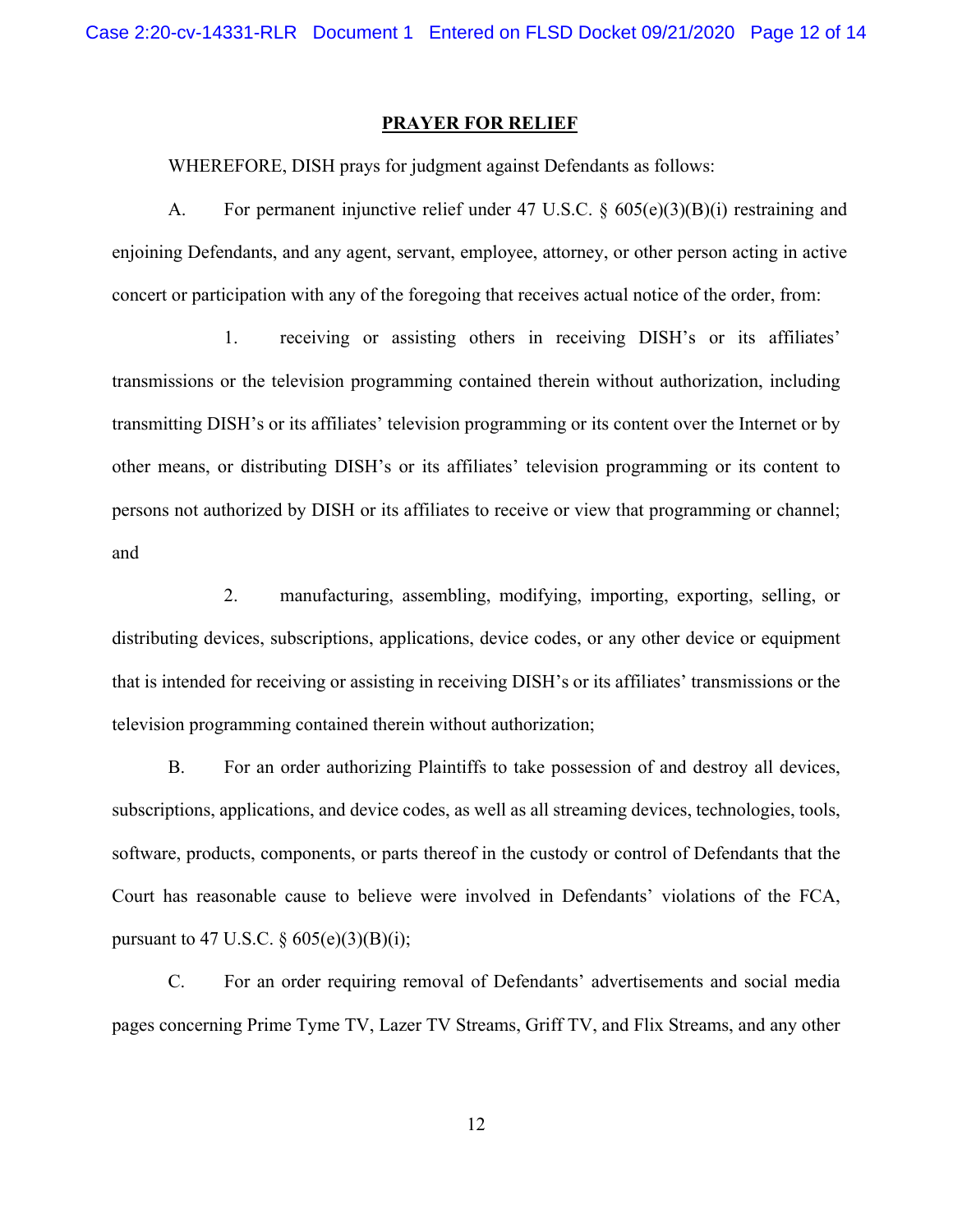IPTV services providing DISH's or its affiliates' transmissions or the television programming contained therein without authorization;

D. For an order requiring the transfer to Plaintiffs of Defendants' websites concerning Prime Tyme TV, Lazer TV Streams, Griff TV, and Flix Streams, and any other IPTV services providing DISH's or its affiliates' transmissions or the television programming contained therein without authorization;

E. For an order directing Defendants to preserve and turn over to Plaintiffs all hard copy and electronic records concerning IPTV streaming devices, subscriptions, applications, device codes, or any similar product or service, including manufacturers, exporters, importers, dealers, or purchasers of such products or services, or any persons involved in receiving DISH's or its affiliates' transmissions or the television programming contained therein without authorization;

F. Award DISH the greater of its actual damages together with any profits made by Defendants that are attributable to the violations alleged herein, or statutory damages in the amount of up to \$10,000 for each violation of 47 U.S.C.  $\S$  605(a), under 47 U.S.C.  $\S$  605(e)(3)(C)(i), and to increase the amount by \$100,000 for each violation, in accordance with 47 U.S.C. §  $605(e)(3)(C)(ii);$ 

G. Award Plaintiffs the greater of their actual damages together with any profits made by Defendants that are attributable to the violations alleged herein, or statutory damages in the amount of up to \$100,000 for each violation of 47 U.S.C.  $\S$  605(e)(4), under 47 U.S.C.  $\S$  $605(e)(3)(C)(i);$ 

H. Award Plaintiffs their costs, attorney's fees, and investigative expenses under 47 U.S.C.  $\S 605(e)(3)(B)(iii);$